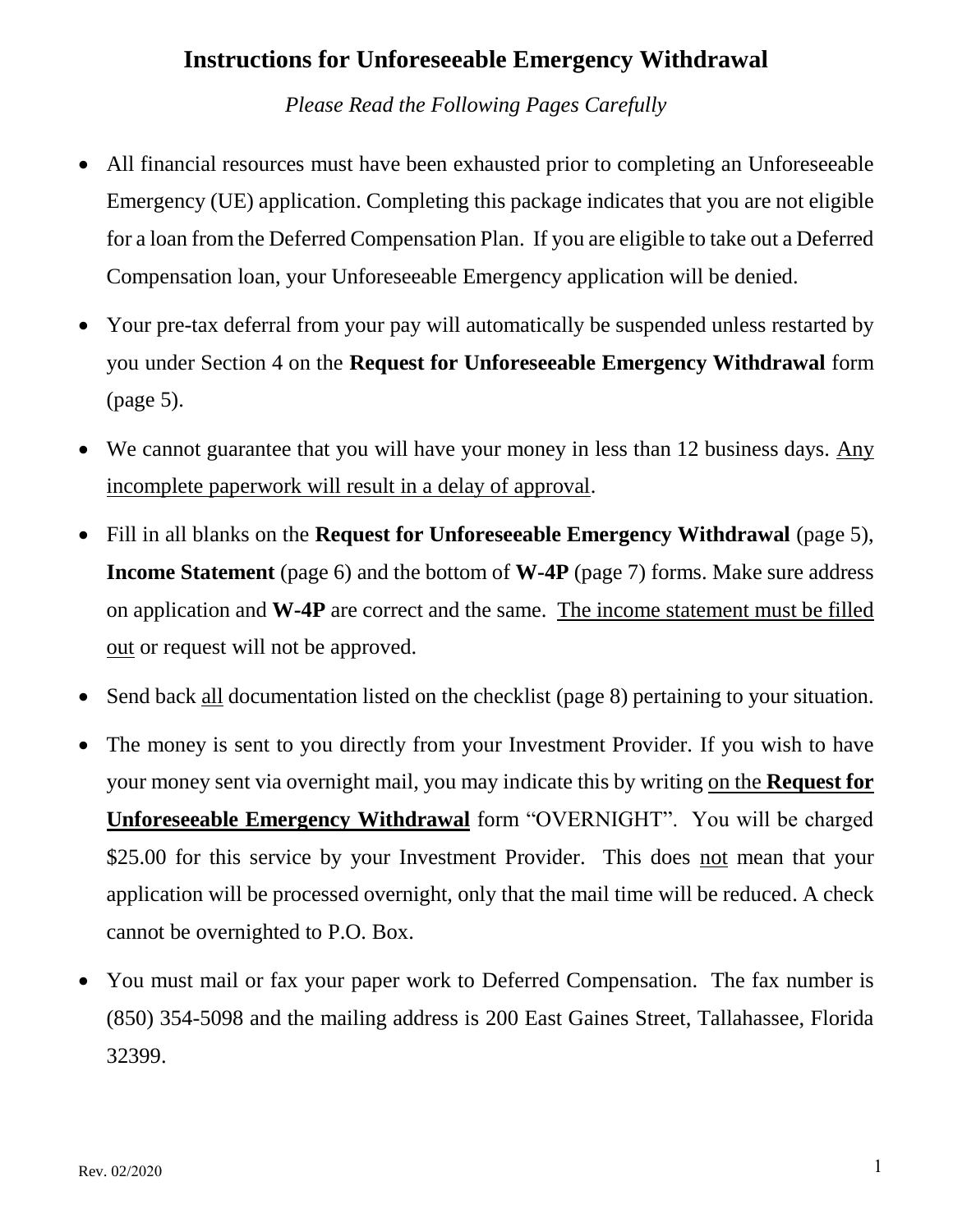

### Dear Participant:

In response to your request, attached for your review is a copy of the Rules of the Department of Financial Services, Chapter 69C-6 State of Florida Employees Deferred Compensation Plan, Article V, Section 5.05 Distribution due to an Unforeseeable Emergency.

If you believe you meet the requirements for an Unforeseeable Emergency, please complete the attached forms, and provide all additional information to support your Unforeseeable Emergency to the Bureau of Deferred Compensation.

#### **Please read the following instructions for completing the Unforeseeable Emergency application:**

- **1. Income Statement -** Report all income for yourself and spouse, if applicable, including all source(s) and copies of current earning statements. Also list all monthly expenses, assets, and liabilities.
- **2. On the Request for an Unforeseeable Emergency Withdrawal Form:**
	- **Participant Information Complete the entire section.**
	- **Unforeseeable Emergency Categories -** Please check one or more of the guidelines that pertains to your case and submit the necessary documentation to substantiate your request. Examples of the types of documentation you will need to submit to support your case is. **The Internal Revenue Service does not consider the payment of Federal Income Taxes to be an Unforeseeable Emergency.**
	- **Investment Provider Information -** Please indicate from which provider(s) you would like to withdraw your money. In addition, indicate whether you want a full or a partial withdrawal. If you check partial withdrawal, please indicate the amount you would like to be withdrawn **before taxes.**
	- **Federal Income Tax Information –** Unforeseeable Emergency withdrawals are subject to Federal withholding tax. The amount of tax withheld will be **10%** unless otherwise indicated by the participant.

Submitting a Request for an Unforeseeable Emergency Withdrawal **will result in all deferrals being suspended** unless restarted by you under Section 4. If your request is denied, you will be advised of your rights to appeal in writing.

#### **It states in Chapter 837, Florida Statutes, whoever knowingly makes a false statement in writing with the intent to mislead a public servant in the performance of his or her official duty shall be guilty of a misdemeanor of the second degree, punishable as provided in s. [775.082](http://www.leg.state.fl.us/statutes/index.cfm?App_mode=Display_Statute&Search_String=&URL=0700-0799/0775/Sections/0775.082.html) or s. [775.083.](http://www.leg.state.fl.us/statutes/index.cfm?App_mode=Display_Statute&Search_String=&URL=0700-0799/0775/Sections/0775.083.html)**

Please sign and mail all forms and documentation to the Department of Financial Services, Bureau of Deferred Compensation, 200 East Gaines Street, Tallahassee, FL 32399-0346 or fax to (850) 354-5098. If you have any questions, please contact our office at (850) 413-3162 or toll-free (877) 299-8002.

Sincerely,

Bureau Deferred Compensation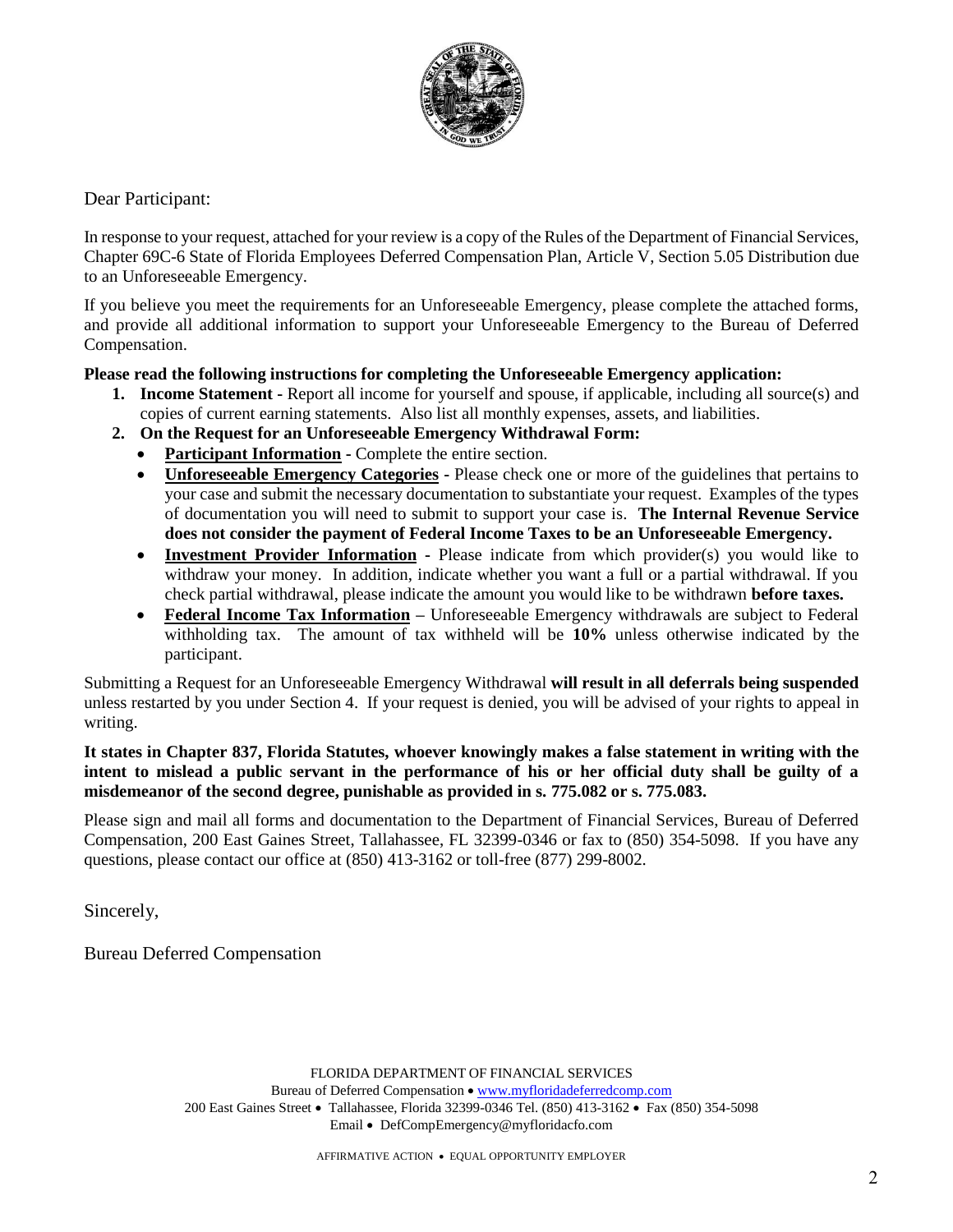#### **RULES OF THE DEPARTMENT OF FINANCIAL SERVICES CHAPTER 69C-6 STATE OF FLORIDA EMPLOYEES DEFERRED COMPENSATION PLAN**

**The following statements have been extracted from the State of Florida Employees Deferred Compensation Plan Rules (form number DFS-J3-1176) rev. (03/15). These rules define the authorization of Unforeseen Emergency distributions.** 

### **Article V**

#### **Section 5.05 Distribution due to an Unforeseeable Emergency**

A Participant who is employed by the employer may request a withdrawal of all or part of his or her account due to the occurrence of an Unforeseeable Emergency. Such request must be submitted in writing to the Administrator on Form DFS-JS-1171, Request for Unforeseeable Emergency Withdrawal, incorporated by reference in Rule 69C-6.003, F.A.C. The request must be accompanied by evidence demonstrating that the circumstances qualify as an Unforeseeable Emergency. Except as specifically provided otherwise, the Administrator shall require medical or other relevant evidence demonstrating the existence of the Unforeseeable Emergency and the amount needed to address the Unforeseeable Emergency.

- 1. A Participant may not receive a distribution on account of an Unforeseeable Emergency if the Unforeseeable Emergency is or may be relieved:
	- a. through reimbursement or compensation by insurance or otherwise;
	- b. by liquidation of the participant's assets, including availability of a loan through the plan, to the extent the liquidation of such assets would not itself cause severe financial hardship;
	- c. by cessation of deferrals under the Plan; or
	- d. by a loan from the plan; from
		- (1) 457(b)-rollover
		- (2) 403(b)-Optional Retirement Program (if allowed)
		- (3) 403(b)-Universities (if allowed)
- 2. The Department shall use the following criteria to determine whether a circumstance is unforeseeable:
	- a. The following are considered unforeseeable:
		- (1) Medical expense, not excluding the cost physical accommodation, such as a wheelchair ramp, of the participant, participant's spouse, or dependant, which is medically necessary due to injury or illness and related travel expenses,
		- (2) Funeral Expense of an immediate family member and related travel expenses,
		- (3) Loss of income due to termination of employment, injury, or illness of the participant or participant's spouse,
		- (4) Casualty loss,
		- (5) Loss of child support payments to support dependant child,
		- (6) Entry of a minor relative, or ward into the PARTICIPANT's household due to death, illness, or incarceration of the minor's parent or guardian,
		- (7) An extraordinary event or circumstance so improbable that a hypothetical reasonable prudent person could not have prevented it, or overcome its impact, through savings, insurance, credit, or other financial preparation;
		- (8) Imminent foreclosure upon a participant's primary residence,
		- (9) Eviction from primary residence,
		- (10) Dental or periodontal treatment that is necessary due to a sudden injury,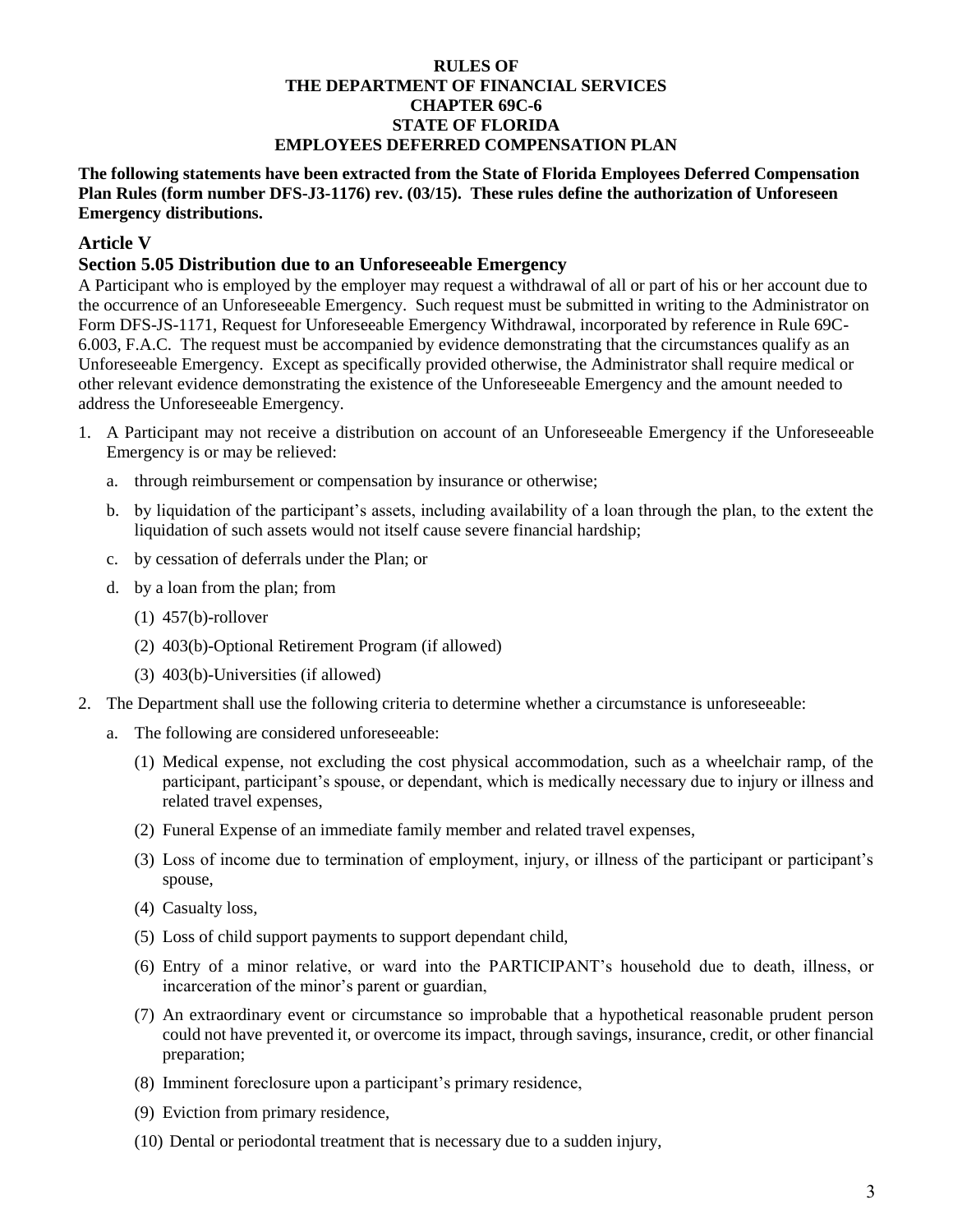- (11) The declaration of an emergency by the State's Governor as a result of a natural disaster, provided such natural disaster creates an unforeseeable financial emergency for the Participant, and the Participant certifies in writing, as to the existence of such unforeseeable emergency and provides all required documents identified in Form DFS-J3-1171.
	- a) Participant must demonstrate that there is an emergency need that falls under one of the existing categories above (1) through (10), (i.e., proof of incurrence of additional housing expenses as evidenced by hotel receipts, travel receipts) and that:
		- i. the financial hardship cannot be relieved through reimbursement or compensation by insurance or otherwise;
		- ii. a loan or a financial hardship withdrawal from a  $401(k)$  plan (if available);
		- iii. by liquidation of assets, to the extent such liquidation would not itself cause severe financial hardship; or
		- iv. by cessation of deferrals under the Plan.
	- b) Provided such requirements are satisfied, the Administrator shall authorize an Unforeseeable Emergency withdrawal.
	- c) The Participant shall not qualify if the Participant has sufficient income or other resources to address the unforeseeable emergency.
- b. The following are not considered unforeseeable:
	- (1) Purchase of a house not due to casualty loss,
	- (2) Dental or periodontal treatment which is cosmetic or is necessary due to a chronic or degenerative condition such as periodontal disease, decay or malocclusion not due to a sudden injury,
	- (3) Repair of a home not due to casualty loss,
	- (4) Purchase of a vehicle not due to casualty loss,
	- (5) Repair of a vehicle not due to casualty loss,
	- (6) Educational expenses,
	- (7) Medical care which is not medically necessary, or not the result of injury or disease,
	- (8) Legal expenses,
	- (9) Legal judgments or settlements,
	- (10) Bankruptcy,
	- (11) Separation, divorce or dissolution of marriage, and related loss of income,
	- (12) Repossession, of any personal property,
	- (13) Travel unless related to medical or funeral expense described in 2a(1) or 2a(2) above,
	- (14) Taxes,
	- (15) Debt repayment,
	- (16) Entry of a parent or other adult into the household except for medically necessary expenses of a dependent as described in 2a(6) above,
	- (17) Any other purpose not identified in 2b above.
- 3. The amount of the withdrawal may not exceed the amount of the participant's financial need, including any amounts necessary to pay any federal, state, or local taxes and any amounts necessary to pay any penalties reasonably anticipated to result from the distribution.
- 4. In the event a Participant receives a distribution under this Section 5.05, such participant's Deferred Compensation election shall be automatically suspended until reinstated by the Participant.
- 5. A Participant shall not take an unforeseeable emergency withdrawal from Roth 457(b) assets.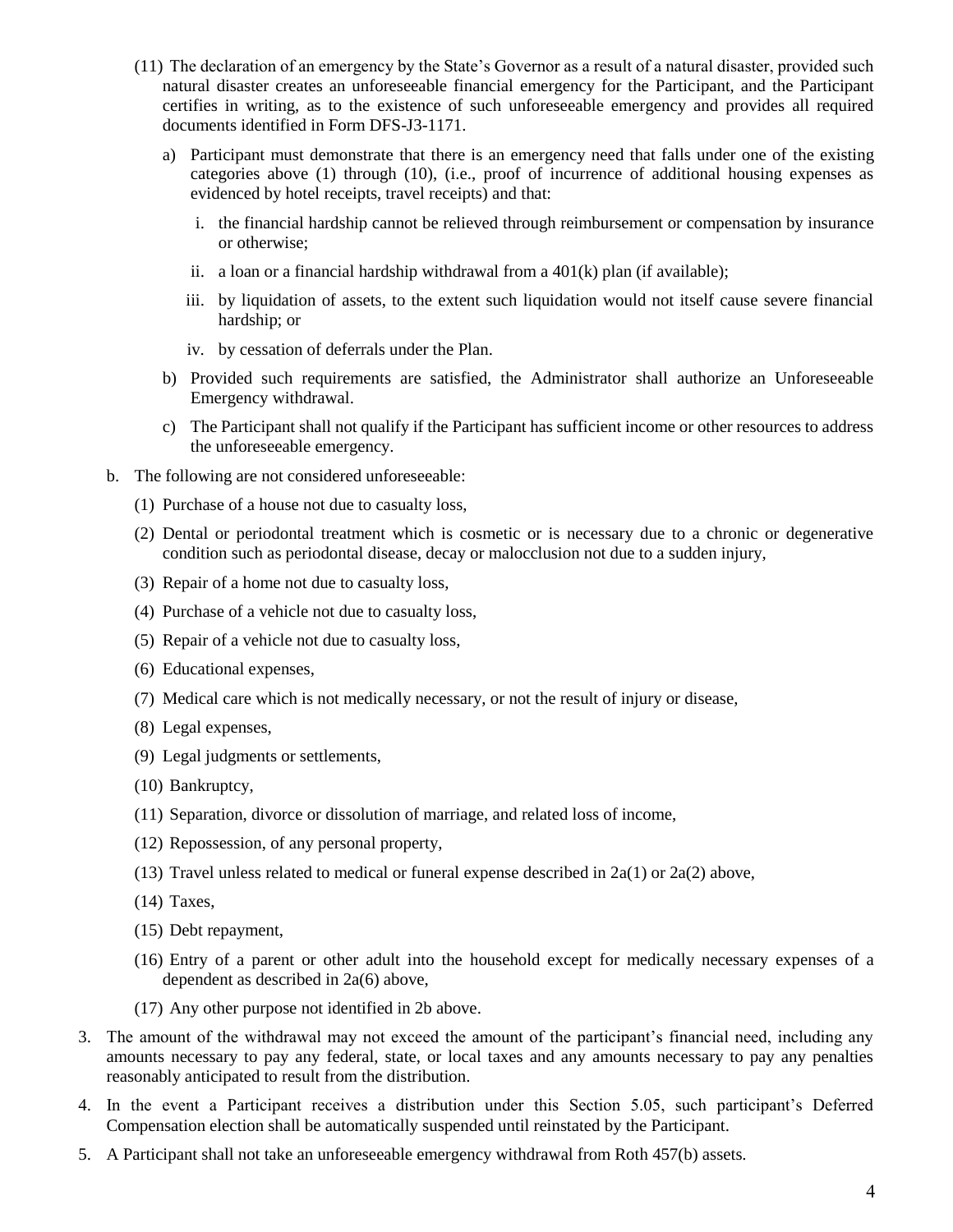

*Division of Treasury – Bureau of Deferred Compensation*

# **STATE OF FLORIDA DEFERRED COMPENSATION PLAN REQUEST FOR AN UNFORESEEABLE EMERGENCY WITHDRAWAL**

| <b>Deferred Comp Use Only</b>                                                                                                                                                                                                                                                                                                                                                                                                                                                                                                                                                                                                                                                                                                                                                                                                                                                           |  |  |  |  |
|-----------------------------------------------------------------------------------------------------------------------------------------------------------------------------------------------------------------------------------------------------------------------------------------------------------------------------------------------------------------------------------------------------------------------------------------------------------------------------------------------------------------------------------------------------------------------------------------------------------------------------------------------------------------------------------------------------------------------------------------------------------------------------------------------------------------------------------------------------------------------------------------|--|--|--|--|
| Section 1 - PARTICIPANT INFORMATION (Please PRINT NAME EXACTLY as reported to your payroll office)                                                                                                                                                                                                                                                                                                                                                                                                                                                                                                                                                                                                                                                                                                                                                                                      |  |  |  |  |
|                                                                                                                                                                                                                                                                                                                                                                                                                                                                                                                                                                                                                                                                                                                                                                                                                                                                                         |  |  |  |  |
| $\Box$ Male<br>$\vert$ Female                                                                                                                                                                                                                                                                                                                                                                                                                                                                                                                                                                                                                                                                                                                                                                                                                                                           |  |  |  |  |
|                                                                                                                                                                                                                                                                                                                                                                                                                                                                                                                                                                                                                                                                                                                                                                                                                                                                                         |  |  |  |  |
| Phone Numbers: Home (Change Company of Work (Change Company Company Company Company Company Company Company Company Company Company Company Company Company Company Company Company Company Company Company Company Company Co                                                                                                                                                                                                                                                                                                                                                                                                                                                                                                                                                                                                                                                          |  |  |  |  |
| <b>Please check if this a</b> $\Box$ Name Change $\Box$ Address Change                                                                                                                                                                                                                                                                                                                                                                                                                                                                                                                                                                                                                                                                                                                                                                                                                  |  |  |  |  |
| Do you have an outstanding Deferred Compensation loan?<br>$\vert$ NO<br>   YES<br>*Your disclosure of your social security number or taxpayer identification number is required. Section 112.215 F.S. authorizes the creation of the State of Florida Deferred<br>Compensation Plan, which is intended to qualify for tax deferral pursuant to 26 USC 457. Use of the identifying numbers is mandated by 26 USC 6109. Your social security number<br>or taxpayer identification number will be used as an identifying number for purposes of federal tax law.                                                                                                                                                                                                                                                                                                                           |  |  |  |  |
| <b>Section 2 - UNFORESEEABLE EMERGENCY CATEGORIES</b><br>Please check one or more of the following guidelines that pertains to YOU, YOUR SPOUSE or YOUR DEPENDENT                                                                                                                                                                                                                                                                                                                                                                                                                                                                                                                                                                                                                                                                                                                       |  |  |  |  |
| <b>Out of Pocket Medical, or Funeral Expenses</b>                                                                                                                                                                                                                                                                                                                                                                                                                                                                                                                                                                                                                                                                                                                                                                                                                                       |  |  |  |  |
| Loss of Salary Due to Termination, Illness, or Accident                                                                                                                                                                                                                                                                                                                                                                                                                                                                                                                                                                                                                                                                                                                                                                                                                                 |  |  |  |  |
| <b>Loss of Child Support Payments to Support Dependant Child</b>                                                                                                                                                                                                                                                                                                                                                                                                                                                                                                                                                                                                                                                                                                                                                                                                                        |  |  |  |  |
| Entry of a Minor Relative, or Ward into the Participant's Household                                                                                                                                                                                                                                                                                                                                                                                                                                                                                                                                                                                                                                                                                                                                                                                                                     |  |  |  |  |
| Loss of Property Due to a Casualty                                                                                                                                                                                                                                                                                                                                                                                                                                                                                                                                                                                                                                                                                                                                                                                                                                                      |  |  |  |  |
| <b>Foreclosure or Eviction on Primary Residence</b>                                                                                                                                                                                                                                                                                                                                                                                                                                                                                                                                                                                                                                                                                                                                                                                                                                     |  |  |  |  |
| Other Sudden and Unexpected Event pursuant to Section 1.38 or 5.05 of Form DFS-J3-1176                                                                                                                                                                                                                                                                                                                                                                                                                                                                                                                                                                                                                                                                                                                                                                                                  |  |  |  |  |
| <b>Section 3 - INVESTMENT PROVIDER (IP)INFORMATION</b><br>$\Box$ Nationwide $\Box$ VOYA<br>Which IP(s) do you want to withdraw from?<br>$\Box$ VALIC<br>$\Box$ Empower $\Box$ T Rowe Price                                                                                                                                                                                                                                                                                                                                                                                                                                                                                                                                                                                                                                                                                              |  |  |  |  |
| Full Partial \$<br>Gross amount to be withdrawn<br>$\perp$<br>.00.                                                                                                                                                                                                                                                                                                                                                                                                                                                                                                                                                                                                                                                                                                                                                                                                                      |  |  |  |  |
| <b>Section 4 - FEDERAL INCOME TAX INFORMATION</b><br>Complete attached W4 Form and return with completed UE Withdrawal Form.<br>NOTICE: Unforeseeable Emergency withdrawals are paid in a lump sum. All lump sum payments are paid by the investment<br>provider(s) and taxed at 10% unless otherwise indicated on the W4. A request for an Unforeseeable Emergency Withdrawal will result<br>in all contributions being suspended until reinstated by the participant.                                                                                                                                                                                                                                                                                                                                                                                                                 |  |  |  |  |
| By signing this application, I hereby acknowledge the following:<br>• I have exhausted all other sources available to pay the financial hardship described and the amount I requested is only the amount that I reasonably<br>require to satisfy the emergency need.<br>• My financial hardship cannot be relieved through reimbursement or compensation by insurance or otherwise; a loan or a financial hardship<br>withdrawal from a $401(k)$ plan (if available); by liquidation of my assets, to the extent such liquidation would not itself cause severe financial<br>hardship; or by cessation of deferrals under the Plan.<br>• I have attached documentation supporting this request for an emergency withdrawal.<br>• I understand that these funds are taxable to me in the year that I receive them.<br>• Emergency Withdrawals are not an eligible Rollover distribution. |  |  |  |  |
| <b>Participant Signature</b><br>Date                                                                                                                                                                                                                                                                                                                                                                                                                                                                                                                                                                                                                                                                                                                                                                                                                                                    |  |  |  |  |
| This request is:<br><b>APPROVED</b><br><b>DENIED</b>                                                                                                                                                                                                                                                                                                                                                                                                                                                                                                                                                                                                                                                                                                                                                                                                                                    |  |  |  |  |
| <b>Authorized Deferred Compensation Signature</b><br>Date                                                                                                                                                                                                                                                                                                                                                                                                                                                                                                                                                                                                                                                                                                                                                                                                                               |  |  |  |  |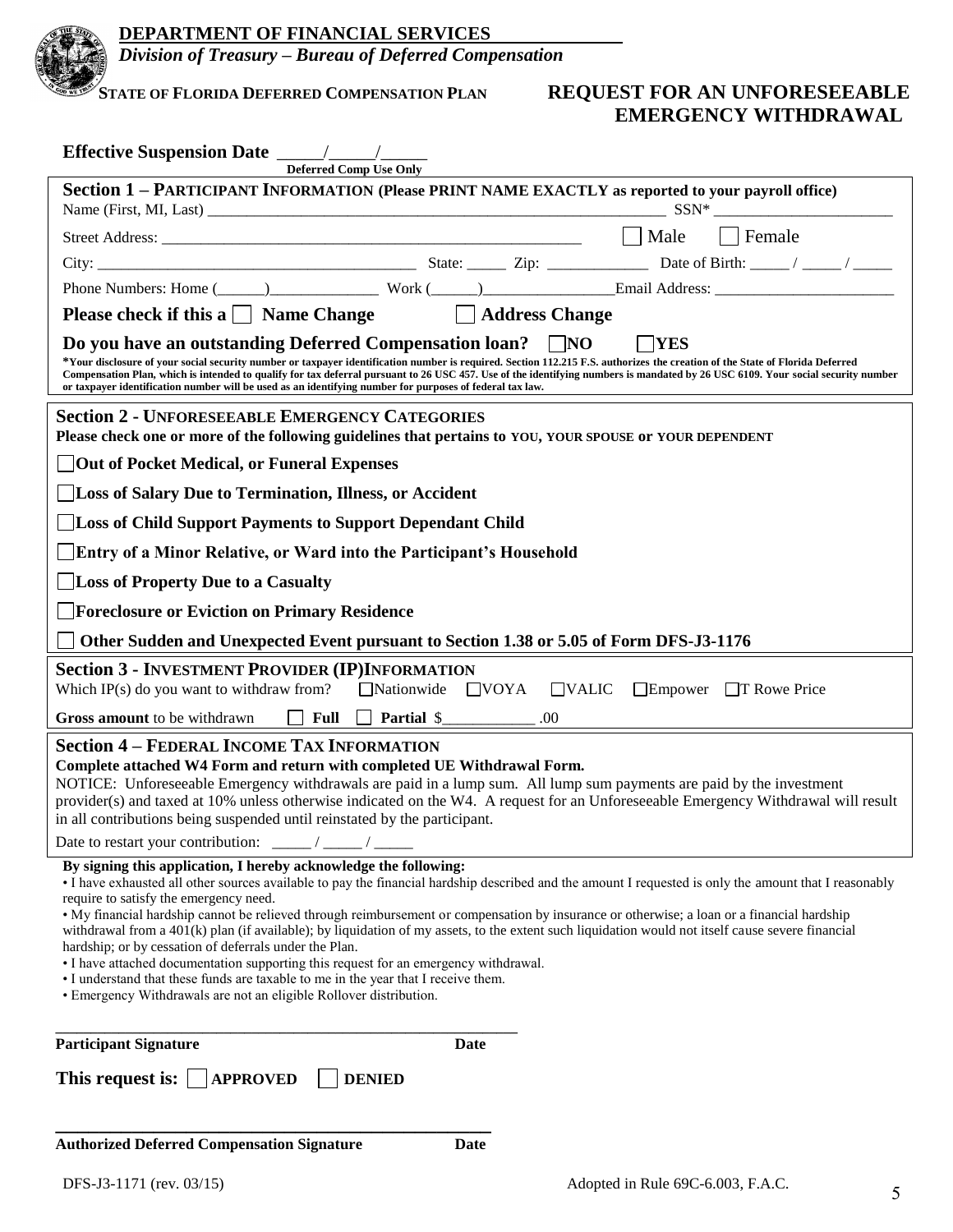

### **DEPARTMENT OF FINANCIAL SERVICES**

*Division of Treasury – Bureau of Deferred Compensation*

**STATE OF FLORIDA DEFERRED COMPENSATION PLAN**

# **Income Statement**

### **Please fill out completely.**

### **Monthly Income**

| <b>Monthly Income</b>                                                                                                                  |                                                          | <b>Assets</b>                                                                                                                                                                                                                                                                                                       |
|----------------------------------------------------------------------------------------------------------------------------------------|----------------------------------------------------------|---------------------------------------------------------------------------------------------------------------------------------------------------------------------------------------------------------------------------------------------------------------------------------------------------------------------|
| Participant's Net Salary \$<br>(attach a copy of current earnings statement)                                                           | Cash:<br><b>Checking Account</b>                         | $\frac{1}{2}$ $\frac{1}{2}$ $\frac{1}{2}$ $\frac{1}{2}$ $\frac{1}{2}$ $\frac{1}{2}$ $\frac{1}{2}$ $\frac{1}{2}$ $\frac{1}{2}$ $\frac{1}{2}$ $\frac{1}{2}$ $\frac{1}{2}$ $\frac{1}{2}$ $\frac{1}{2}$ $\frac{1}{2}$ $\frac{1}{2}$ $\frac{1}{2}$ $\frac{1}{2}$ $\frac{1}{2}$ $\frac{1}{2}$ $\frac{1}{2}$ $\frac{1}{2}$ |
| Spouse's Net Salary                                                                                                                    | <b>Savings Account</b>                                   | <u> 1989 - Johann Harry Harry Harry Harry Harry Harry Harry Harry Harry Harry Harry Harry Harry Harry Harry Harry</u>                                                                                                                                                                                               |
| (attach a copy of current earnings statement)                                                                                          |                                                          | <b>Investments:</b>                                                                                                                                                                                                                                                                                                 |
| <b>Investment Income</b>                                                                                                               | 403(B)/401/IRA/SEP                                       |                                                                                                                                                                                                                                                                                                                     |
| (Real Estate, Stocks, Bonds, etc.)                                                                                                     | <b>Stocks</b>                                            |                                                                                                                                                                                                                                                                                                                     |
| Other Income                                                                                                                           | <b>Bonds</b>                                             | and the control of the control of the control of                                                                                                                                                                                                                                                                    |
| Child Support                                                                                                                          | <b>Mutual Funds</b><br>(excluding Deferred Compensation) |                                                                                                                                                                                                                                                                                                                     |
| Miscellaneous                                                                                                                          | <b>Precious Metals</b>                                   |                                                                                                                                                                                                                                                                                                                     |
| Total Monthly Income \$                                                                                                                | (gold, silver, etc.)                                     |                                                                                                                                                                                                                                                                                                                     |
| <b>Monthly Expenses (Not Payroll Deducted)</b>                                                                                         | <b>Real Estate</b><br>(current market value)             |                                                                                                                                                                                                                                                                                                                     |
| <b>Rent or Mortgage</b>                                                                                                                | Other Investments                                        | <u> 1980 - Johann Barbara, martin a</u>                                                                                                                                                                                                                                                                             |
| Automobile(s)<br><u> 1989 - Johann Barbara, martin amerikan basar dan berasal dalam basar dalam basar dalam basar dalam basar dala</u> |                                                          | <b>Other Assets</b>                                                                                                                                                                                                                                                                                                 |
| <b>Utilities</b>                                                                                                                       | Automobile                                               |                                                                                                                                                                                                                                                                                                                     |
| Telephone                                                                                                                              | (current market value)                                   |                                                                                                                                                                                                                                                                                                                     |
| Loans                                                                                                                                  | Other:                                                   | the control of the control of the control of the control of the control of                                                                                                                                                                                                                                          |
| Credit/Charge Cards                                                                                                                    | <b>Total Assets</b>                                      |                                                                                                                                                                                                                                                                                                                     |
|                                                                                                                                        |                                                          | <b>Liabilities</b>                                                                                                                                                                                                                                                                                                  |
|                                                                                                                                        | Home Mortgage                                            | \$                                                                                                                                                                                                                                                                                                                  |
| <u> 1980 - Johann John Stone, mars et al. (</u><br>Insurance                                                                           | Mortgage on other<br>properties                          |                                                                                                                                                                                                                                                                                                                     |
|                                                                                                                                        | <b>Personal Notes</b>                                    |                                                                                                                                                                                                                                                                                                                     |
| Groceries                                                                                                                              |                                                          |                                                                                                                                                                                                                                                                                                                     |
| Gasoline                                                                                                                               | Credit/Charge Cards                                      | <u> 1989 - Johann Barn, mars eta bainar eta industrial eta erromania eta erromania eta erromania eta erromania e</u>                                                                                                                                                                                                |
| Child Care or Support                                                                                                                  |                                                          |                                                                                                                                                                                                                                                                                                                     |
| Miscellaneous                                                                                                                          | Automobile Loan(s)                                       |                                                                                                                                                                                                                                                                                                                     |
|                                                                                                                                        | Other Debts                                              |                                                                                                                                                                                                                                                                                                                     |
|                                                                                                                                        | <b>Total Liabilities</b>                                 | $\sim$                                                                                                                                                                                                                                                                                                              |
| Net Overage/Shortage \$<br>* Income and/or expenses may vary from month to month,                                                      |                                                          |                                                                                                                                                                                                                                                                                                                     |

therefore, please indicate the estimated average.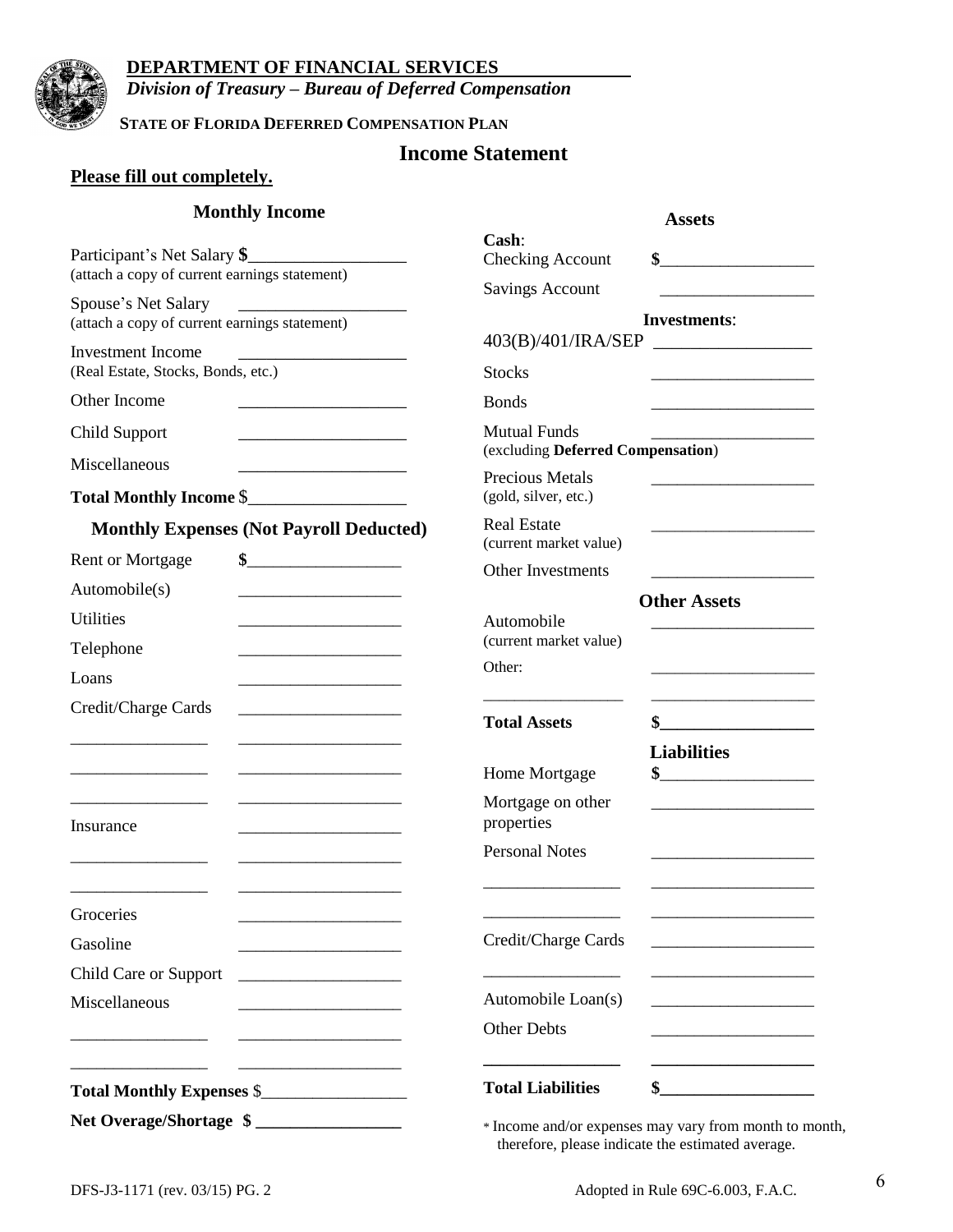

**Future developments.** For the latest information about any future developments related to Form W-4P, such as legislation enacted after it was published, go to www.irs.gov/FormW4P.

**Purpose of form.** Form W-4P is for U.S. citizens, resident aliens, or their estates who are recipients of pensions, annuities (including commercial annuities), and certain other deferred compensation. Use Form W-4P to tell payers the correct amount of federal income tax to withhold from your payment(s). You may also use Form W-4P to choose (a) not to have any federal income tax withheld from the payment (except for eligible rollover distributions or for payments to U.S. citizens to be delivered outside the United States or its possessions), or (b) to have an additional amount of tax withheld.

Your options depend on whether the payment is periodic, nonperiodic, or an eligible rollover distribution, as explained on pages 2 and 3. Your previously filed Form W-4P will remain in effect if you don't file a Form W-4P for 2021.

# **General Instructions**

Section references are to the Internal Revenue Code.

Follow these instructions to determine the number of withholding allowances you should claim for pension or annuity payment withholding for 2021 and any additional amount of tax to have withheld. Complete the worksheet(s) using the taxable amount of the payments.

If you don't want any federal income tax withheld (see Purpose of form, earlier), you can skip the worksheets and go directly to the Form W-4P below.

**Sign this form.** Form W-4P is not valid unless you sign it.

You can also use the estimator at *www.irs.gov/W4App* to determine your tax withholding more accurately. Consider using this estimator if you have a more complicated tax situation, such as if you have more than one pension or annuity, a working spouse, or a large amount of income outside of your pensions. After your Form W-4P takes effect, you can also use this estimator to see how the amount of tax you're having withheld compares to your projected total tax for 2021. If you use the estimator, you don't need to complete any of the worksheets for Form W͈4P.

Note that if you have too little tax withheld, you will generally owe tax when you file your tax return and may owe a penalty

unless you make timely payments of estimated tax. If too much tax is withheld, you will generally be due a refund when you file your tax return.

**Filers with multiple pensions or more than one income.** If you have more than one source of income subject to withholding (such as more than one pension or a pension and a job, or you're married filing jointly and your spouse is working), read all of the instructions, including the instructions for the Multiple Pensions/More-Than-One-Income Worksheet, before beginning. **Other income.** If you have a large amount of income from other sources not subject to withholding (such as interest, dividends, or capital gains), consider making estimated tax payments using Form 1040-ES, Estimated Tax for Individuals. Otherwise, you might owe additional tax. See Pub. 505, Tax Withholding and Estimated Tax, for more information. Get Form 1040-ES and Pub. 505 at www.irs.gov/FormsPubs. Or, you can use the Deductions, Adjustments, and Additional Income Worksheet on page 5 or the estimator at www.irs.gov/W4App to make sure you have enough tax withheld from your payments. If you have income from wages, see Pub. 505 or use the estimator at www.irs.gov/W4App to find out if you should adjust your withholding on Form W-4 or Form W-4P.

**Note:** Social security and railroad retirement payments may be includible in income. See Form W-4V, Voluntary Withholding Request, for information on voluntary withholding from these payments.

### **Withholding From Pensions and Annuities**

Generally, federal income tax withholding applies to the taxable part of payments made from pension, profit-sharing, stock bonus, annuity, and certain deferred compensation plans; from individual retirement arrangements (IRAs); and from commercial annuities. The method and rate of withholding depend on (a) the kind of payment you receive; (b) whether the payments are to be delivered outside the United States or its possessions; and (c) whether the recipient is a nonresident alien individual, a nonresident alien beneficiary, or a foreign estate. Qualified distributions from a designated Roth account or Roth IRA are nontaxable and, therefore, not subject to withholding. See page 3 for special withholding rules that apply to payments to be delivered outside the United States and payments to foreign persons.

**Separate here and give Form W-4P to the payer of your pension or annuity. Keep the worksheet(s) for your records.**

| $F_{\text{form}}$ <b>W-4P</b><br>Department of the Treasury<br>Internal Revenue Service | <b>Withholding Certificate for</b><br><b>Pension or Annuity Payments</b><br>► For Privacy Act and Paperwork Reduction Act Notice, see page 6.                                                                                                                                                                                         | OMB No. 1545-0074<br>2021                                                         |
|-----------------------------------------------------------------------------------------|---------------------------------------------------------------------------------------------------------------------------------------------------------------------------------------------------------------------------------------------------------------------------------------------------------------------------------------|-----------------------------------------------------------------------------------|
| Your first name and middle initial                                                      | Last name                                                                                                                                                                                                                                                                                                                             | Your social security number                                                       |
| Home address (number and street or rural route)<br>City or town, state, and ZIP code    |                                                                                                                                                                                                                                                                                                                                       | Claim or identification number<br>(if any) of your pension or<br>annuity contract |
| Complete the following applicable lines.                                                | 1 Check here if you <b>do not want any</b> federal income tax withheld from your pension or annuity. (Don't complete line 2 or 3.) $\blacktriangleright \Box$                                                                                                                                                                         |                                                                                   |
|                                                                                         | 2 Total number of allowances and marital status you're claiming for withholding from each periodic pension or annuity                                                                                                                                                                                                                 |                                                                                   |
| <b>Marital status:</b>                                                                  | Single   Married    <br>Married, but withhold at higher Single rate.<br>3 Additional amount, if any, you want withheld from each pension or annuity payment. (Note: For periodic payments,<br>you can't enter an amount here without entering the number (including zero) of allowances on line 2.) $\ldots$ $\blacktriangleright$ \$ | (Enter number<br>of allowances.)                                                  |
| Your signature ▶                                                                        | Date $\blacktriangleright$                                                                                                                                                                                                                                                                                                            |                                                                                   |